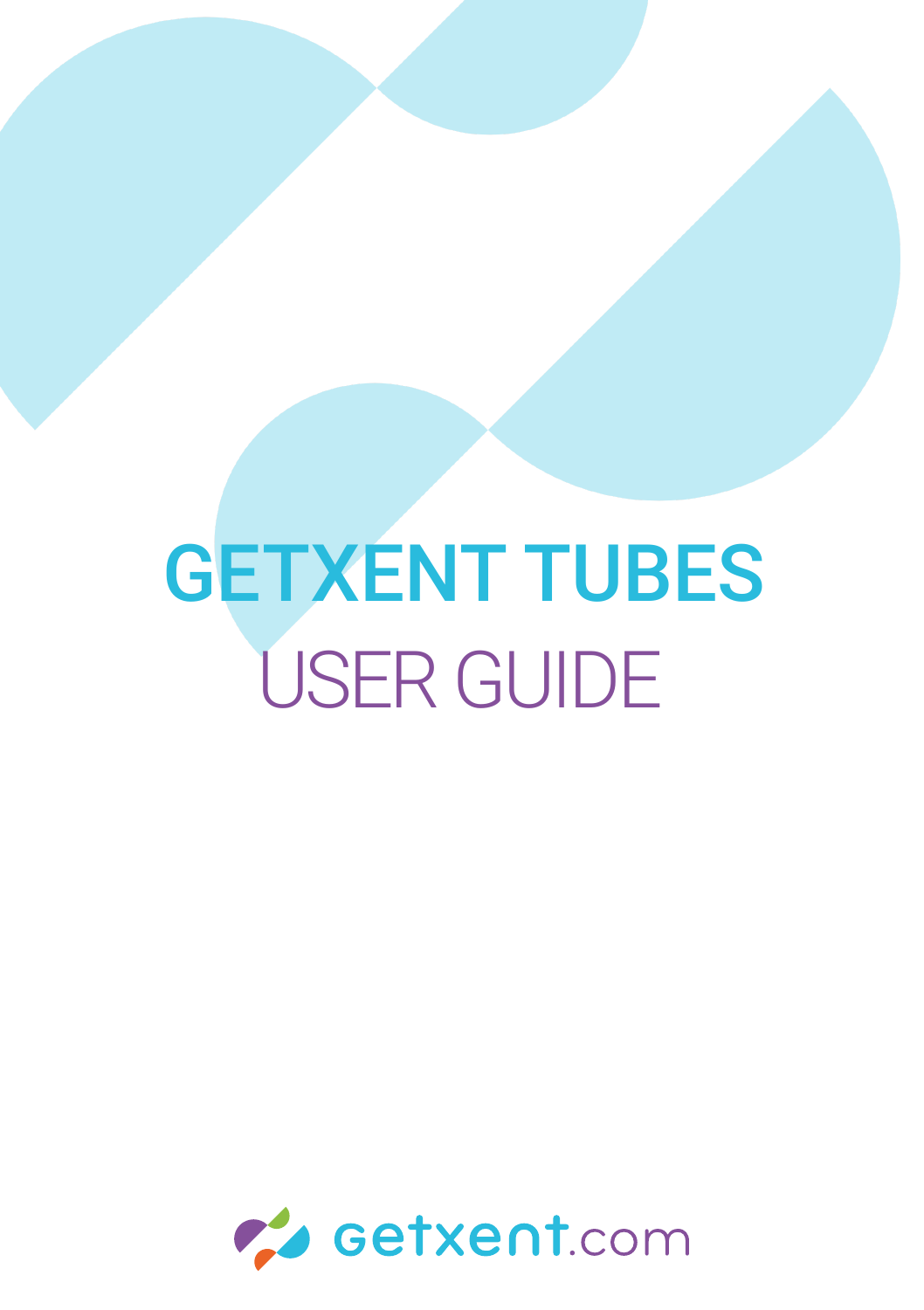#### **CONTENTS**

| INTRODUCTION 3                                                                                                                                                                                                                       |  |
|--------------------------------------------------------------------------------------------------------------------------------------------------------------------------------------------------------------------------------------|--|
| PROTOCOL ————————————————————————————————— 4                                                                                                                                                                                         |  |
| Impregnation <b>Executive Contract Contract Contract Contract Contract Contract Contract Contract Contract Contract Contract Contract Contract Contract Contract Contract Contract Contract Contract Contract Contract Contract </b> |  |
| A. If the real/live material can be placed in a closed container $\frac{4}{1}$                                                                                                                                                       |  |
| B. Other cases (e.g. human, animal, trees, large items) -------------------- 5                                                                                                                                                       |  |
| Training $\overline{\phantom{a}}$ 6                                                                                                                                                                                                  |  |
| RECOMMENDATIONS NETRA CONTROL 27                                                                                                                                                                                                     |  |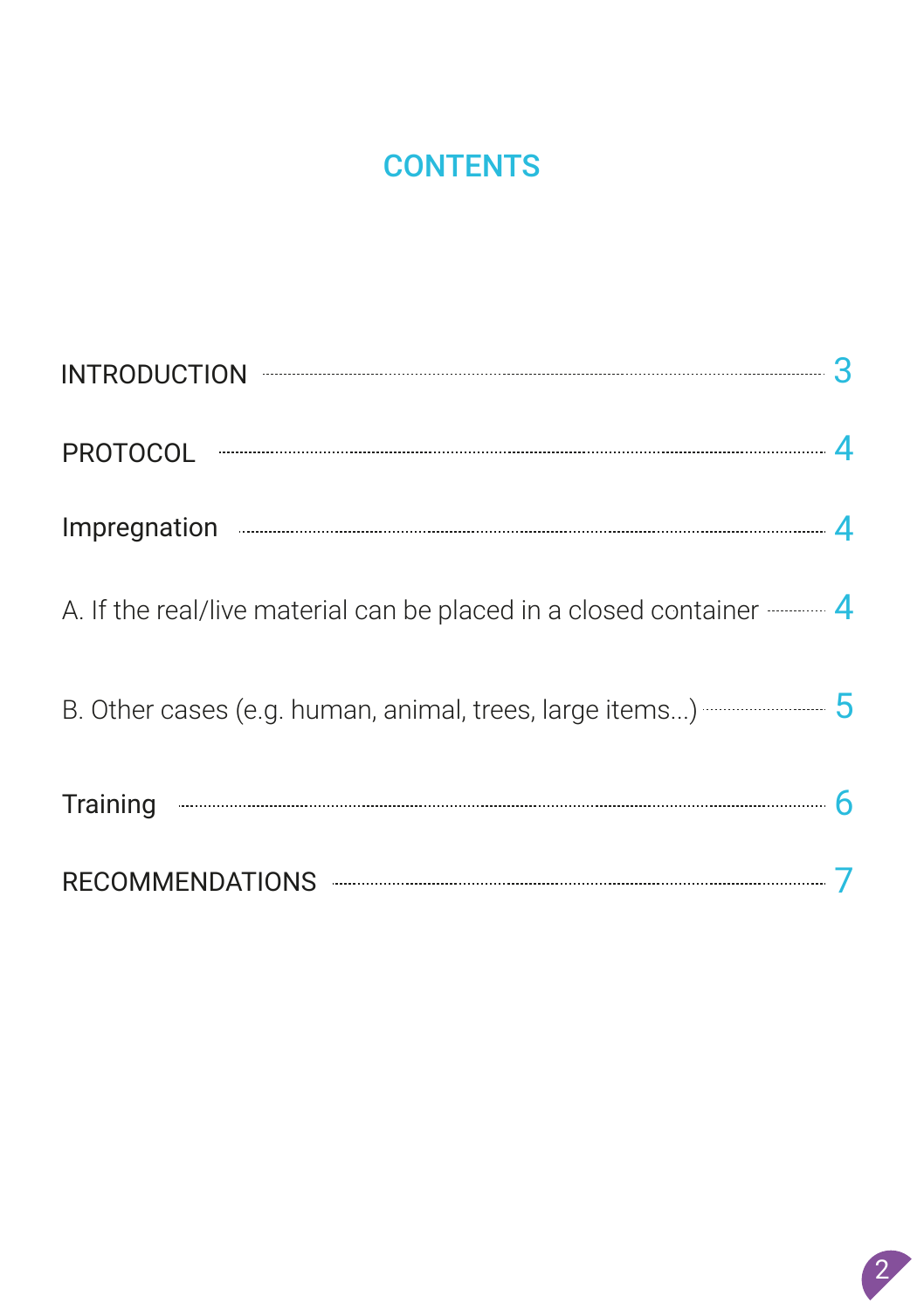#### INTRODUCTION

The Getxent tube is the only training aid available on the market to train safely your detection dog in real conditions. Indeed, the Getxent tube absorbs ALL odor molecules from any target odor. Thanks to this product, the dogs can be trained to detect anything which has an odor in a public setting.

The patented technology (WO2018206808) is based on an innovative polymer able to capture all the molecules constituting an odor. Once captured, the Getxent tube releases them accurately and continuously up to 6 months.

Getxent tubes are all identical, odor-neutral and ready to be impregnated by your odor source. As only odor molecules of your target odor are captured and released, the impregnated Getxent tubes can be safely used for training in any public places (airports, fairs, etc.) while emitting exactly the same odor as your real/live material without the harmful agents.

Getxent tubes are already used throughout the world in the areas of health, environment and defense in order to diagnose diseases, search for endangered species, detect explosive, and much more.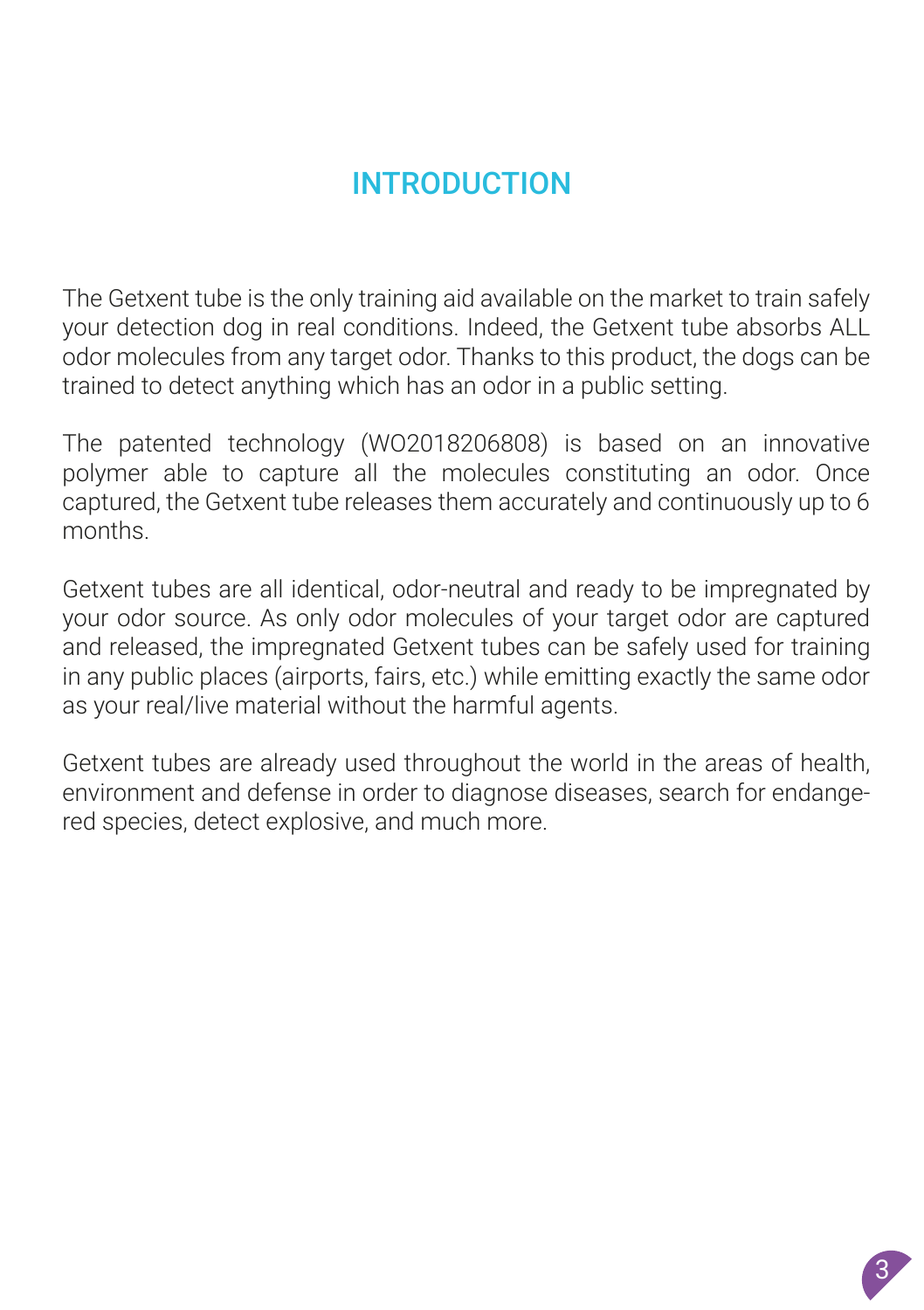#### **PROTOCOL**

#### **Impregnation**

A. If the real/live material can be placed in a closed container (e.g. explosive, currency, scales, ivory...)

- 1. Place your target odor in a clean, small volume, odor-free and tightly closable container.
- 2. Open the pouch containing Getxent tubes and pick-up a Getxent tube with pliers while wearing disposable gloves.
- **3**. Place at least one Getxent tube in the container with the target odor.
- 4. Close the container hermetically and impregnate the Getxent tubes during:

a. <24 hrs: the odor concentration coming out of the Getxent tube will be lower than the real/live material (e.g. dog sensitivity training)

b. =24 hrs: the odor concentration coming out of the Getxent tube will be similar to the real/live material

c. >24 hrs: the odor concentration coming out of the Getxent tube will be higher than the real/live material (e.g. to simulate larger amount)

5. Open the container, remove the Getxent tube using pliers and disposable gloves. Then, store it in a clean, small volume, odor-free and tightly closable container.



2







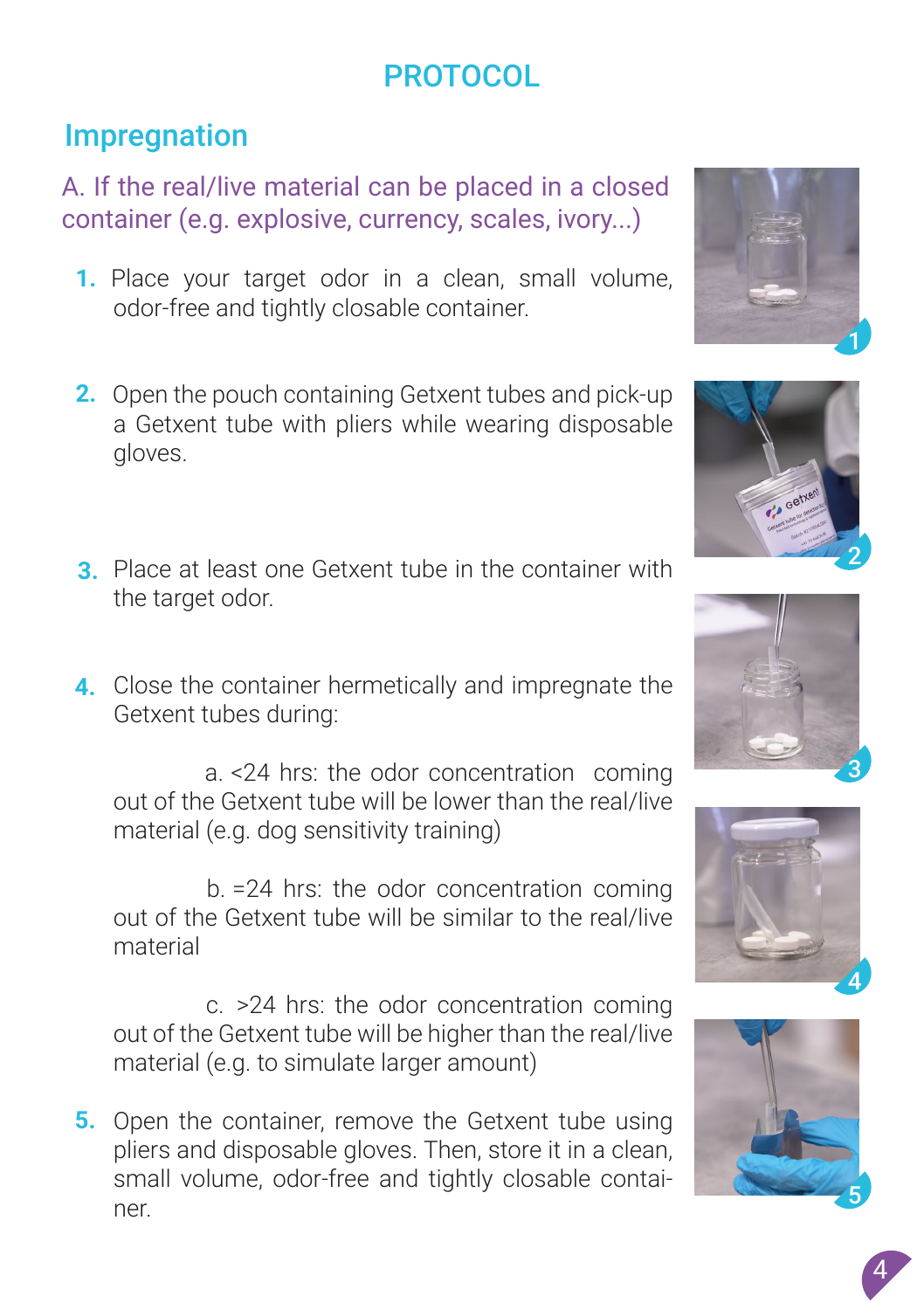#### B. Other cases (e.g. human, animal, trees, large items...):

- **1.** Open the pouch containing Getxent tubes and pick-up a Getxent tube with pliers while wearing disposable gloves.
- 2. Place at least one Getxent tube as close as possible to the target odor source (ex. under armpits for patients, in a burrow or cage for animals, next to nests, in a tree).



a. <24 hrs: the odor concentration coming out of the Getxent tube will be lower than the real/live material (e.g. dog sensitivity training)

b. =24 hrs: the odor concentration coming out of the Getxent tube will be similar to the real/live material

c. >24hrs: the odor concentration coming out of the Getxent tube will be higher than the real/live material (e.g. to simulate larger amount)

d. In the particular case of human disease detection, impregnation of few seconds to few minutes is sufficient.

4. Pick-up the Getxent tube using pliers and disposable gloves. Then store it in a clean, small volume, odorfree and tightly closable container.









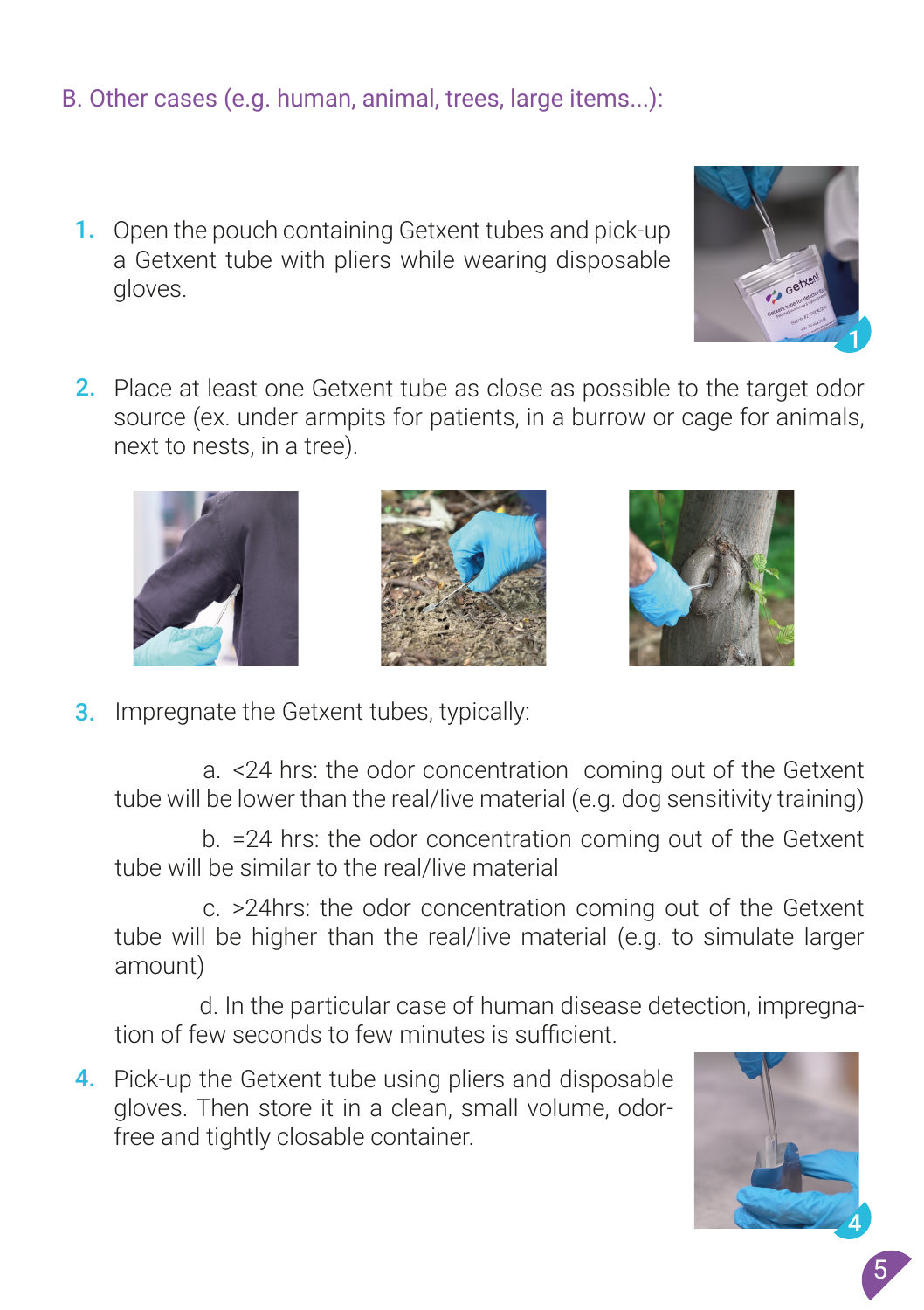#### **Training**

- **1.** Take one Getxent tube from the storage container with pliers.
- 2. Hide the Getxent tube, you can immediately start the training. Getxent tube can be hidden safely everywhere (e.g., public settings, buildings, vehicles, nature, etc.).
- 3. After the training, take the Getxent tube with pliers and place it in the same storage container.







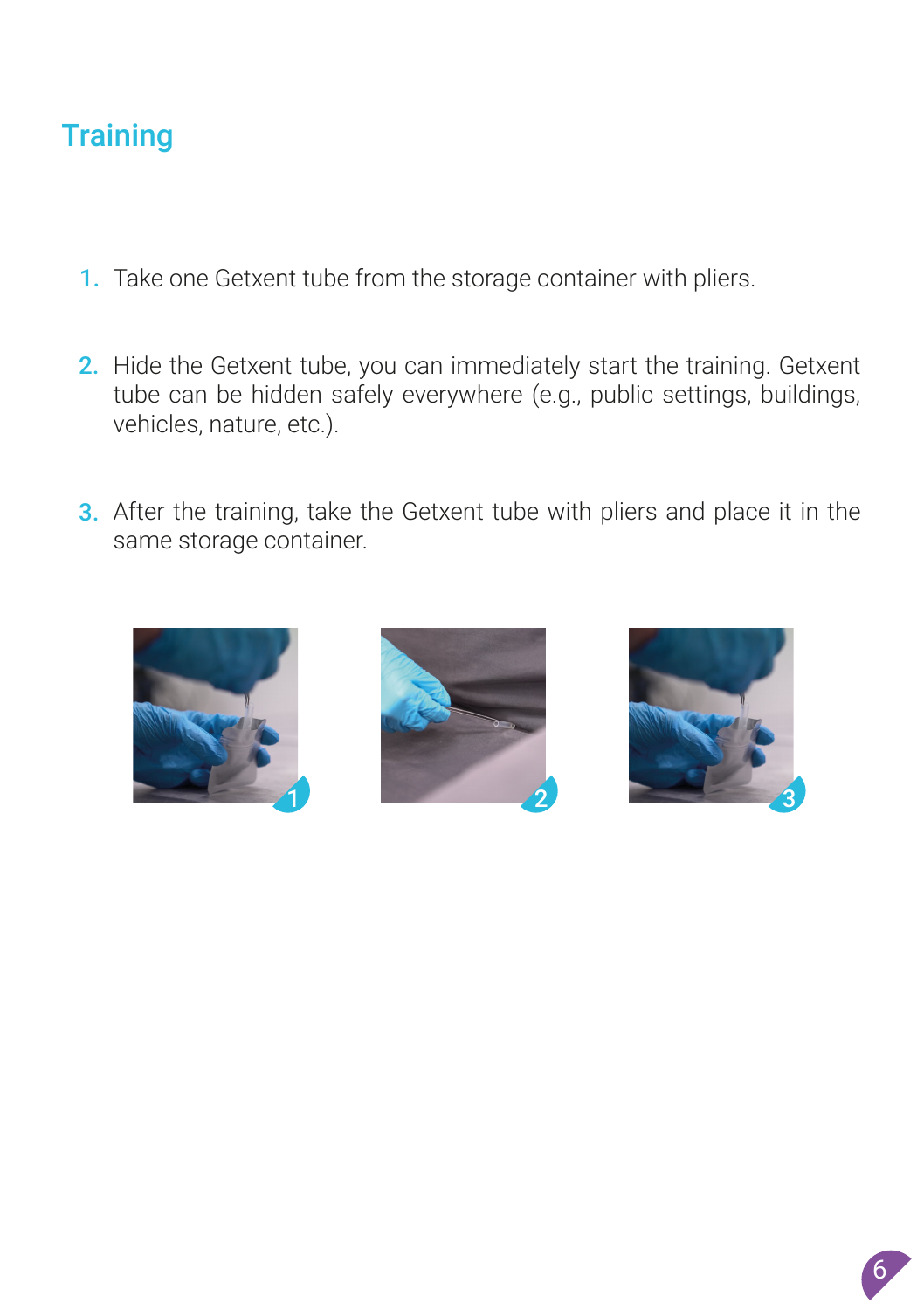#### RECOMMENDATIONS

Storage conditions: between -80°C and +55°C, clean and dry. Our best recommendation is to use a fridge.

**Duration:** Getxent tubes can be used up to 24 months after delivery in original sealed packaging. After opening, keep them in the original hermetically sealed packaging or in any other clean, small-volume, odor-proof packaging. Our best recommendation is to use glass jars or fexible packaging with an aluminum layer.

**Manipulation:** Before impregnation: ideally manipulate tubes in an odor-free area with metal pliers and disposable gloves. Our best recommendation is to use powder free nitrile gloves. Always minimize the time spent handling the Getxent tubes and its exposure to the environment. The tubes can be placed in an indoor or outdoor (building, forest, desert, under water...).

Cleaning: Getxent tubes can be washed with tap water to remove dust, mud or any particles. The cleaning doesn't affect their performance.

**Impregnation:** The impregnation time depends on the odor concentration that the user wants to get when working with Getxent tubes. It follows the rule of thumb below:

Getxent tube odor concentration = impregnation time (in days) x odor real/live material concentration

For example, 2 days of impregnation time with 60 grams of explosive is equivalent to the odor of 120 grams of explosive.

Contamination: The impregnated Getxent tubes do not leave olfactive print on the surfaces. When used (e.g. training), an impregnated Getxent tube will not absorb the odor of the surroundings as the odor release from the Getxent tube hampers absorption.

Reuse: Getxent tubes cannot be re-impregnated. We don't recommend using control tubes ("blank"). In case of use, we recommend changing them every 20 minutes.

**Duration of use:** once impregnated, up to 6 months.

7 **Elimination:** Dispose Getxent tubes and packaging in normal trash. If contaminated with a real/live material , comply with the legal requirements for disposal of the contaminant.